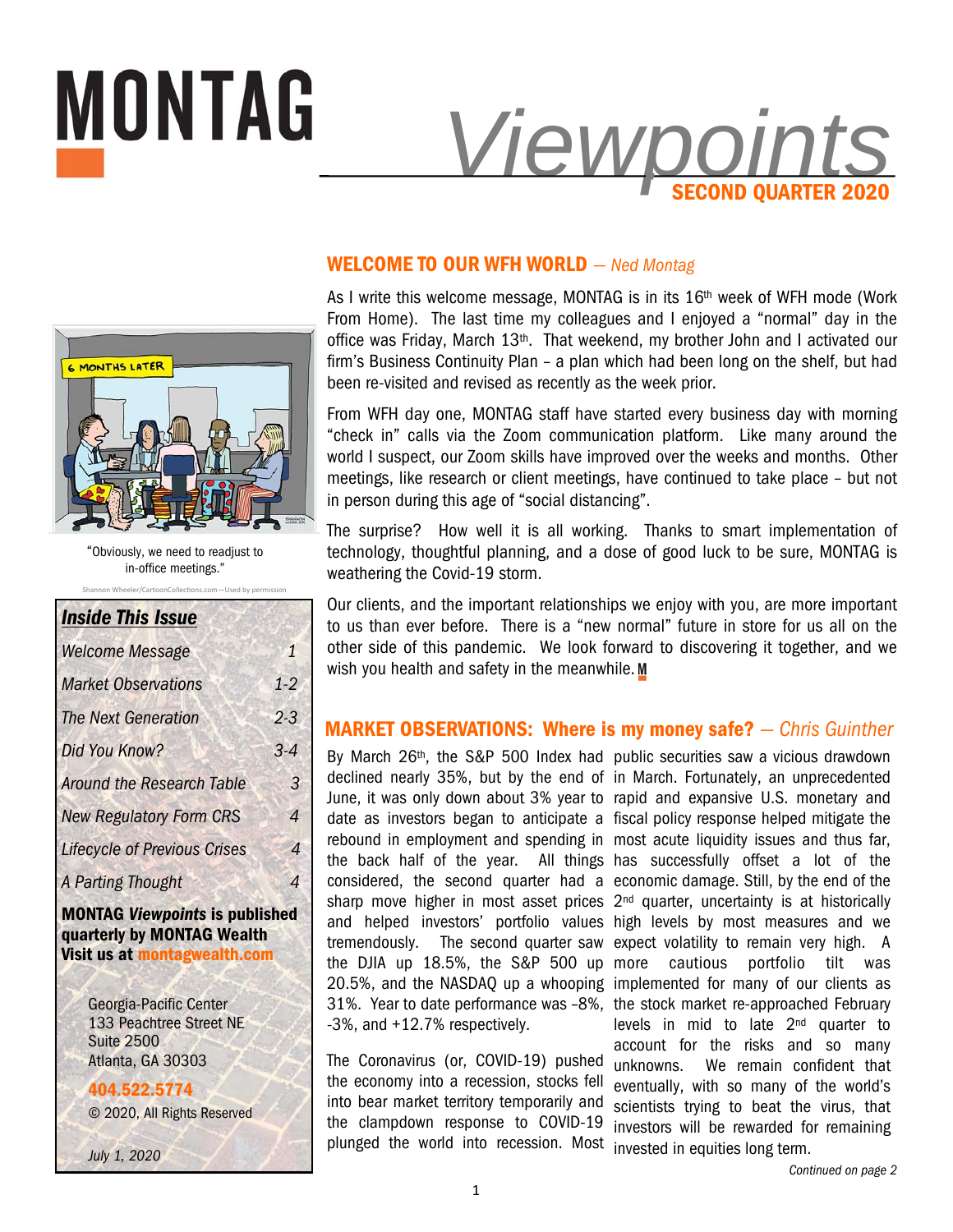#### *Continued from page 1*

their safe-haven status throughout the Trying to determine when a vaccine will be pandemic's early days as investors pushed introduced is difficult at best and yields on bonds to well below 1% in attempting to time the market short term is search of protecting their money at any fraught with risk when volatility is so high. cost. Most all other asset categories The team manages different risk levels and suffered significantly amid the liquidity objectives but overall believes now more crunch in March and there were few that than ever, it's critical to focus on the long didn't fall. Even riskier credit bonds term, realizing that these tremendously (corporates) saw a dramatic sell-off from valuable and unique previously tight spreads, and of course assets (large commodity prices like lumber and energy companies in the U.S.) declined sharply alongside global demand will continue to win, but rebounded well throughout the 2<sup>nd</sup> quarter.

The research team and portfolio managers wrestle daily with how much risk to add to portfolios given our long-term positive outlook for the U.S. economy and belief

U.S. Government bonds benefited from that the scientists will beat COVID-19.

grow, take market share and…. provide solid returns for shareholders just like

they have for the past 100 years. M

*Chris Guinther is a Porƞolio Manager and Senior Equity Strategist* 

mm

*We're confident that eventually, with so many of the world's scientists trying to beat the virus, investors will be rewarded for remaining invested in equities long term* 

The information provided is for illustration purposes only. It is not, and should not be regarded as "investment advice" or as a "recommendation" regarding a course of action to be taken.

## **THE NEXT GENERATION: How to Start on the Right Financial Path**

2020 has been quite the year for all con-**Number 1:** You don't get in trouble financialcerned and we will all learn to live in the new normal. From different shopping habits, to social distancing, to appreciating family and friends even more, to market volatility and having a proper mentality and structure towards investing. While everything seems like it will be different and our habits change, the next generation is still graduating college, looking for jobs, beginning their families, and doing what all past generations have dealt with and future generations will continue to lives.

I have 3 grown children and have watched them all spread their wings and learn about **Number 4:** Credit Cards should be considresponsibility, thinking about their futures. Fortunately, and unfortunately for my children, having been in the financial services industry for my entire career, I see many life experiences through my financial/investing lens. Some of my children have a keen interest in investing, others just want it to run on autopilot. Either way, I continue to remind them about some principles I have learned which will help them to get off to a good start creating a good financial future. I hope you can pass these on to your children and grandchildren.

# *— Larry Mendel, VP of Sales*

ly with what you own, but for what you owe! In other words, live within your means and keep your debt levels under control.

**Number 2:** Your home is a place to live, to have a roof over your head, and raise a family, not an investment. Enjoy it for what it is built for.

dream about while preparing for their adult fore it hits your regular spending account. **Number 3:** Have a set amount of money taken from your payroll and have it deposited into a savings or investment account be-You won't miss it if you don't learn to live on it.

> ered as a convenient cash option not as "CREDIT". Interest rates are so high on credit cards, it is hard to ever catch back up once you miss the FULL payment. Refer to Number 1.

> **Number 5:** Take advantage and understand the importance of company sponsored 401 (k) plans and always take advantage of the companies MATCH if they have one. Either way, as this is taken out pre-tax, and prior to it getting into your own checking account, you will never miss it and it will lay the

*This might be the year to binge on learning about investments, and beginning to start off with a positive investment mindset*

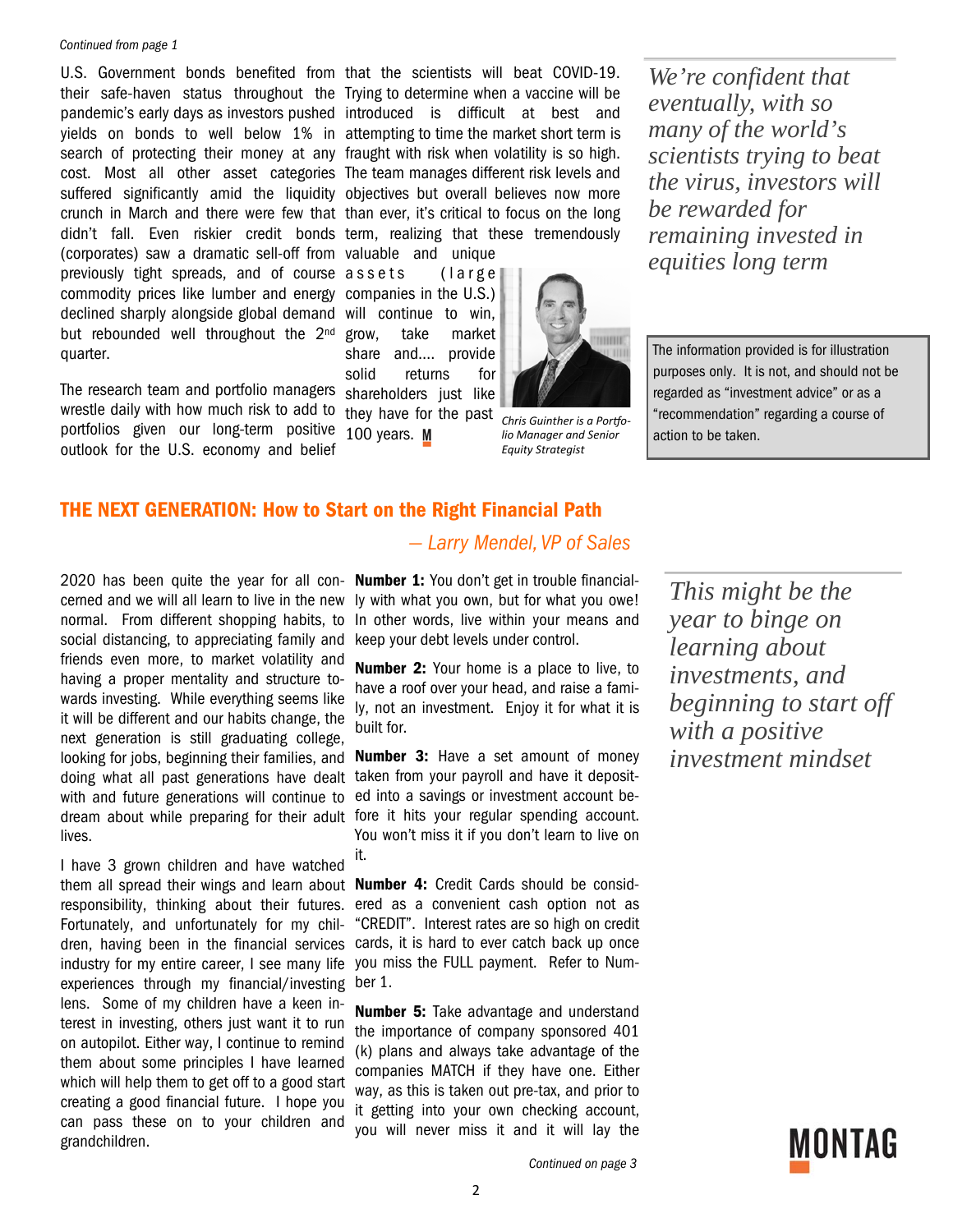# **DID YOU KNOW?**

*The flu pandemic of 1918 became known as the "Spanish Flu" because Spain , a neutral country during WW1, was the first country to publically acknowledge the outbreak. Combatants didn't want to reveal to their enemies their extent of infection. Which of these American cities was hardest hit by the outbreak?* 

- *A. Atlanta, GA*
- *B. Baltimore, MD*
- *C. Philadelphia, PA*
- *D. St. Louis, MO* 
	- *(Answer on Page 4)*

#### *Continued from page 2*

basically a no brainer.

**Number 6:** Make payments to yourself. Invest **Number 9:** Risk Tolerance, diversification and in your most important asset, yourself and time Horizon, are the key concepts to investyour family.

**Number 7:** Set up what I call an "Escrow" account for your quarterly, or annual expenses. Calculate your known future expenses, such as auto insurance, car repairs, tires etc. and have this money transferred to this account. When the bill comes in, no pressure, you already saved for it.

**Number 8:** The "last double" is what matters. be the year to binge on Starting early makes all the difference. There learning about investare all types of studies showing the value of ments and beginning portfolios starting at age 25 instead of 35. If to start off with a pos-*Larry Mendel is VP of Sales*  the market returns 7%, then the portfolio dou-itive investment mindbles approximately every 10 years. Do the set.

groundwork for your future. This is one of the math, at the age of 65 the value of a \$10,000 greatest sources of wealth creation and it is investment at 25 vs 35, is \$160,000 vs \$80,000. Pretty good for a one-time decision.

> ing. Since the time Horizon is long-term, let the history of the stock markets work for you and stay invested.

#### **Number 10 which is really #1:** Get Started

For the Next Generation, who knows, while enacting a little social distancing, this might



# **AROUND THE RESEARCH TABLE**



MONTAG Portfolio Managers continue to debate stocks, the economy and other recurring themes that may impact clients' investments. Here are a few of the highlights for Q2:

- $\Rightarrow$  We are seeing the return to normal occurring and allocations are back to neutral.
- $\Rightarrow$  Fed shot a bazooka of stimulus actions which helped the economy faster than expected and effectively may take the testing of the lows off the table. They managed to do everything they did in 2008 and applied those principles as well as many new stimulus actions this time.
- $\Rightarrow$  From our last issue of Viewpoints, we highlighted the 6 stages of an economic recovery (see back page). We have now moved through the first 5 where we received the stimulus and we are now in stage 6, looking at the real impact on company earnings and cash flow. Investors will begin to get their heads around the "new normal" to value all securities.
- $\Rightarrow$  Continue to focus on adjusting holdings in client portfolio's to reflect the changing environment.M MONTAG